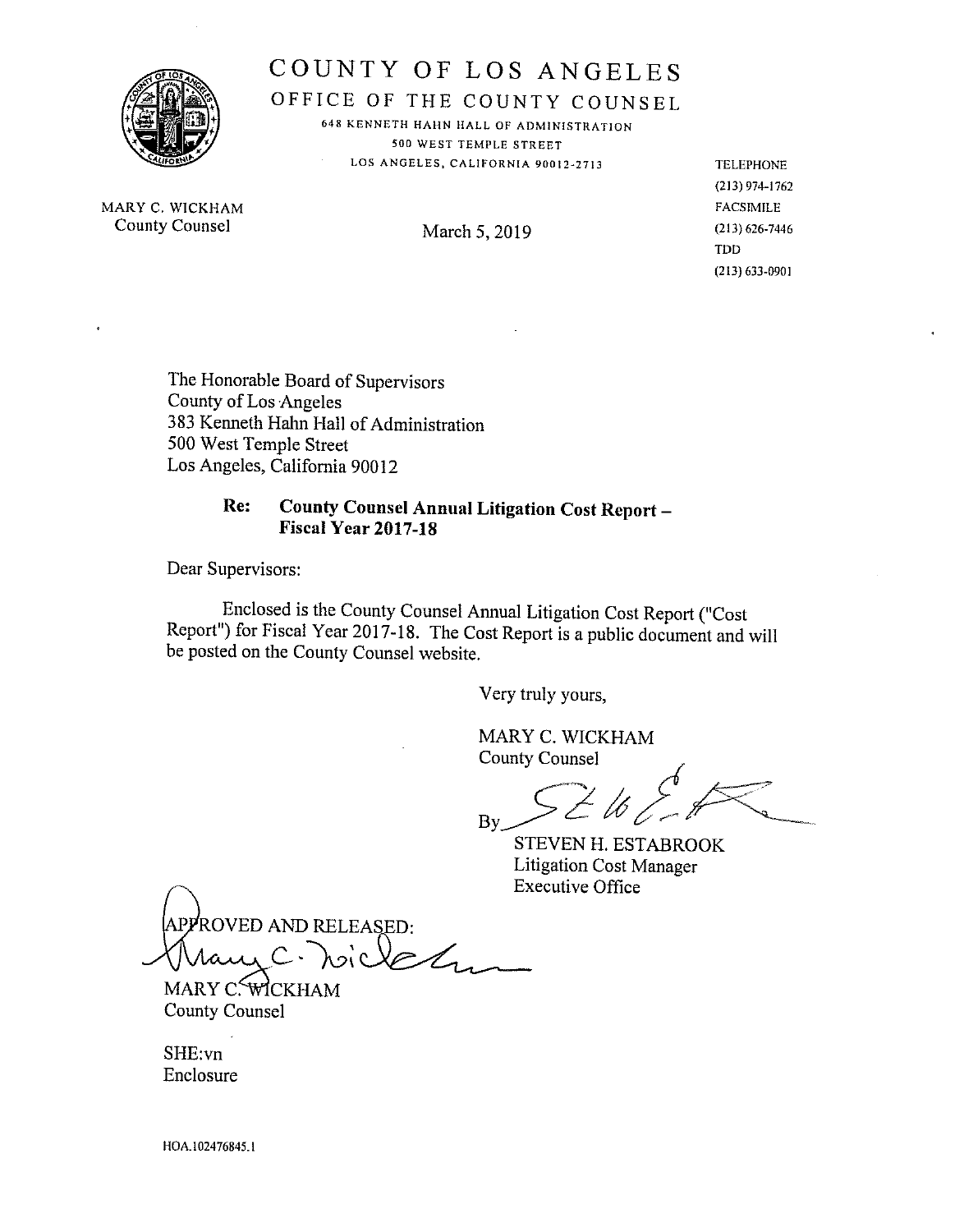# COUNTY COUNSEL ANNUAL <sup>L</sup>ITIGATION COST REPORT —FISCAL YEAR 2017-2018

# I. Overview

<sup>F</sup>iscal Year ("FY") 2017-2018 welcomed the first annual decrease in total litigation expenditures in the last five fiscal years. The \$135.7 million paid this <sup>y</sup>ear was down \$9.7 million, or seven percent, from the \$145.5 million spent one <sup>y</sup>ear ago. The \$135.7 million paid this year includes \$73.7 million in judgments and <sup>s</sup>ettlements, as well as \$62 million in attorney fees and costs. The seven percent decrease was largely occasioned by significant drops in litigation expenditures paid <sup>b</sup>y the Department of Public Works in Environmental and General Liability cases and the Sheriffs Department in Law Enforcement matters. The Contract Cities <sup>L</sup>iability Trust Fund and Special Districts reimbursed the County \$16.2 million this <sup>y</sup>ear, which reduced the County's litigation expenditures from \$135.7 million to \$119.5 million. This was \$3.7 million less than \$123.2 million paid by the County last year after reimbursement. Finally, the number of new lawsuits against the <sup>C</sup>ounty remains neaz last year's decade low, the number of dismissals without an<sup>y</sup> <sup>C</sup>ounty liability remains comparable to the positive number of dismissals in the last <sup>t</sup>wo fiscal years, and the County prevailed in 27 of 28 appellate decisions this year.

# II. Judgments and Settlements

<sup>O</sup>f the \$135.7 million paid in litigation expenses this year, \$73.7 million was paid to satisfy 20 judgments and to settle 238 cases. The \$73.7 million spent on judgments and settlements in FY 2017-2018 ("2017-18") <sup>r</sup>epresented <sup>a</sup>seven percent decrease as compared to the \$793 million expended on judgments and settlements in FY 2016-17 ("2016-17").

#### Judgments

The County paid  $$12.6$  million in judgments this year - up 38 percent <sup>c</sup>ompared to the \$9.1 million spent last year. The \$12.6 million was comprised of <sup>2</sup>0 Judgments, with 14 against the Sheriffs Department (\$10,210,796), two against <sup>t</sup>he Department of Public Works (\$267,709), and one each against the Fire <sup>D</sup>epartment (\$1,650,000), the District Attorney's Office (\$350,000), the Chief <sup>E</sup>xecutive Office (\$90,240), and the Department of Parks and Recreation (\$3,458). <sup>F</sup>our judgments exceeded one million dollazs. Three of these judgments involved the <sup>S</sup>heriffs Department and the fourth million-dollar judgment was in an Auto Liability <sup>c</sup>ase against the Fire Department.

The most costly judgment this year  $(Amaya - $3$  million) was a <sup>d</sup>eputy-involved shooting that occurred when a team of deputies served a search and <sup>a</sup>rrest warrant on a murder suspect at a residence in Norwalk. After the deputies <sup>f</sup>orcibly entered the residence, occupant Emilio Amaya entered the kitchen along with the murder suspect, pointed a gun at the deputies, and was shot and killed. The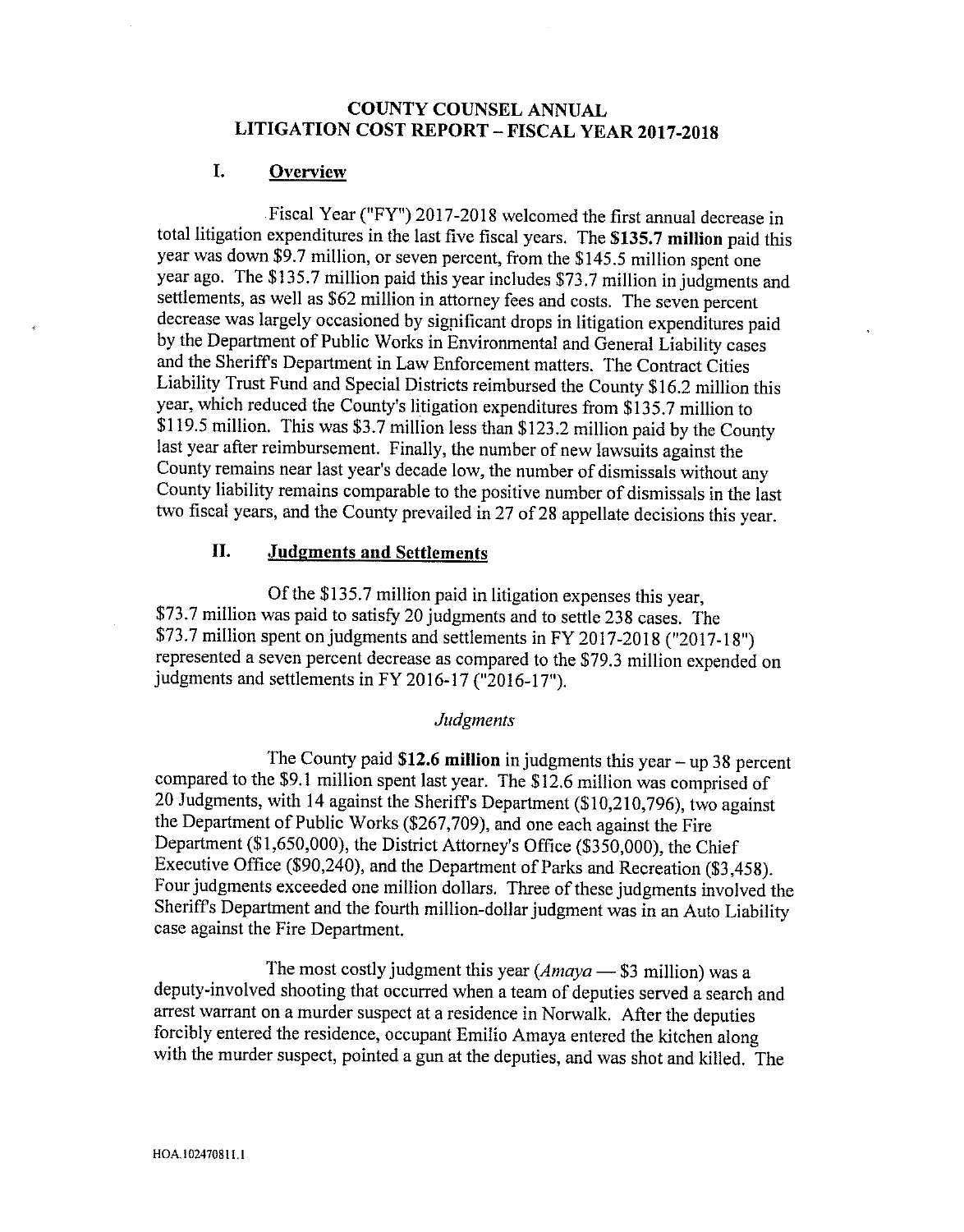jury returned a \$3 million verdict in favor of decedent Amaya's mother, sister, and <sup>m</sup>inor autistic son.

<sup>T</sup>he second SherifFs Department judgment (Robertson — \$2.1 million) involved the report of a man shooting a gun in the air on a street in <sup>L</sup>ynwood. When two responding deputies ordered him to drop the gun, the suspect, <sup>N</sup>icholas Robertson, ignored the deputies and walked across the street to an Arco gas <sup>s</sup>tation, where several civilians were present. The deputies followed Mr. Robertson <sup>t</sup>o the station and ordered him to drop his weapon. When he instead suddenly turned <sup>h</sup>is body towazd the deputies, they shot and killed him. The jury awazded <sup>M</sup>r. Robertson's family \$2.1 million.

<sup>T</sup>he third Sheriffs Department judgment is an employment action (Antuna — \$2,095,000) which involved eight Sheriffs Department employees who <sup>s</sup>ued the County, former Sheriff Baca, and former interim Sheriff Scott, claiming that <sup>t</sup>hey were retaliated against for associating with and supporting Undersheriff Tanaka during his bid to become Sheriff. The alleged retaliatory acts ranged from demotions <sup>t</sup>o being relieved of duty. The jury returned a verdict against Former Sheriff Baca <sup>o</sup>nly and found in favor of the County. Because of an error in the verdict form, the <sup>c</sup>ourt granted <sup>a</sup>new trial on damages to one plaintiff. The judgment for both trials <sup>t</sup>otaled \$2,279,370. During the subsequent appeal, the matter was resolved for \$2,095,000.

The fourth and final multi-million dollar judgment ( $Rozen$  — \$1.65 million) involved a fatal collision between a fire truck that was responding to <sup>a</sup><sup>n</sup>emergency call and a vehicle driven by plaintiffs husband, who was en route to <sup>a</sup> <sup>f</sup>amily event at a winery in Malibu. The husband had previously missed the turn into the winery and was late to the event. Instead of pulling to the right as the fire truck <sup>a</sup>pproached from behind, plaintiffs husband made a left turn into the winery as the fire truck attempted to pass on the left. Plaintiff's husband was killed in the resulting <sup>c</sup>ollision. The jury found each driver 50 percent at fault and the court ultimately <sup>a</sup>warded Mrs. Rozen \$1.65 million in damages.

<sup>T</sup>he four most expensive judgments accounted for 70 percent of the \$12.6 million spent on judgments this year. Of the \$12.6 million paid by the County <sup>i</sup>n judgments this year, \$2.1 million was reimbursed to the County by the Contract <sup>C</sup>ities Fund. The bottom-line payment by the County for judgments this year was \$10.5 million.

#### Settlements

The County paid  $$61.2$  million for 238 settlements this year — down <sup>1</sup>3 percent compared to one year ago. Ten of the 238 settlements each cost the <sup>C</sup>ounty \$2 million or more. The cost of these "Top 10" settlements totaled nearly \$32 million and accounted for 52 percent of the cost of all settlements this year. The <sup>1</sup>0 settlements ranged in cost from two million dollars to eight million dollazs, <sup>i</sup>nvolved four different departments, and included four different case types.

HOA.102470811.1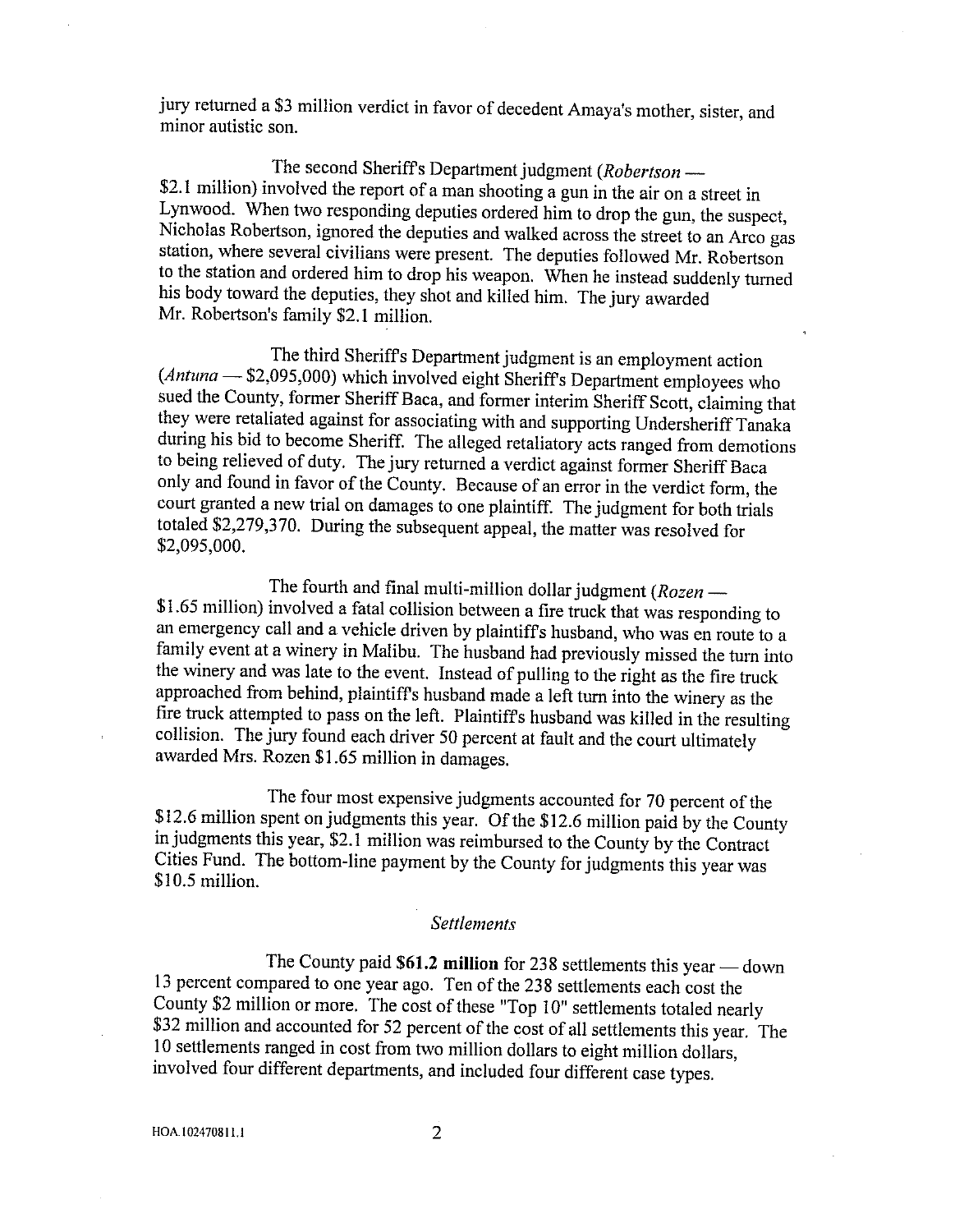The three most expensive Law Enforcement settlements cost the <sup>S</sup>heriffs Departrnent \$13 million and accounted for 21 percent of the cost of all settlements paid by the County this year. The first of these three  $(O'Connell$ \$8 million) was the most expensive settlement paid by the County this year. Frank <sup>O</sup>'Connell's conviction of a 1984 murder was based, in large part, on the testimony of <sup>a</sup> single eyewitness. Twenty five years after the conviction, the witness recanted his <sup>t</sup>estimony, Mr. O'Connell's conviction was overturned and he was released after spending over 27 years in prison. The case settled for \$15 million, to be paid over <sup>t</sup>wo consecutive fiscal years, commencing this year with a payment of \$8 million. The second Law Enforcement settlement  $(N.L.A. - $2,970,000)$  was a deputyinvolved shooting in which two deputies were struggling with a suspect and one <sup>d</sup>eputy, believing that the suspect was reaching for his partner's gun, shot at the <sup>s</sup>uspect and hit his partner. The wounded partner then shot the suspect several times. <sup>T</sup>he suspect died at the scene. The case was settled for \$2.97 million. The third an<sup>d</sup> <sup>f</sup>inal Law Enforcement settlement (Hernandez — \$2 million) was another deputyinvolved shooting in which the plaintiff, a stabbing victim who remained at the <sup>s</sup>cene, was struck by bullet fragments when deputies shot and killed the victim's <sup>a</sup>ssailant after he chazged at them holding the knife used in the stabbing. The case <sup>s</sup>ettled for \$2 million.

<sup>T</sup>he settlement of three Medical Malpractice cases involving the Health Services and Probation Departments totaled \$9.5 million this year. The most costly of the three cases  $(J.M.M. \stackrel{\cdot}{\longrightarrow} $3.9$  million) involved a fight between two <sup>w</sup>ards at the Sylmar Juvenile Hall. Plaintiff, the youth that initiated the fight, claimed that medical personnel at the facility failed to diagnose his serious head trauma which resulted in seizures and a two-month coma. The Department of Health <sup>S</sup>ervices and the Probation Department split the cost with each paying 50 percent of <sup>t</sup>he \$3.9 million settlement. The second million-dollar Medical Malpractice settlement (Keshishyan - \$3.6 million) was a "wrongful life" case involving a child born with profound neurologic deficits at LAC+USC. The child, through guardians, <sup>a</sup>lleged that Department doctors did not correctly read ultrasound results and failed <sup>t</sup>o conduct additional diagnostic tests. The case settled for \$3.6 million. The final costly Medical Malpractice settlement (Tellez - \$2 million) was another Labor and <sup>D</sup>elivery case in which an alleged delay in performing an emergency C-Section <sup>r</sup>esulted in, among other conditions, cerebral palsy. The case settled for \$2 million.

<sup>T</sup>he three most costly Auto Liability settlements totaled \$6.8 million and involved two Sheriffs Department cases and one Beaches and Harbors action. The most expensive automobile liability settlement  $(Olin - $2.425$  million) <sup>i</sup>nvolved an attorney who was riding his bicycle in a designated bicycle lane on <sup>M</sup>ulholland Highway and was struck from behind and killed by a Sheriffs deputy. <sup>T</sup>he case was settled for \$11.75 million. Of the settlement amount, the County paid \$2,425,620 (the amount remaining of the Contract Cities Fund \$3 million selfinsured retention after defense attorney fees and costs) and the Fund's insurance <sup>c</sup>arrier paid the remaining \$9,324,280 directly to the plaintiffs. The Fund thereafter <sup>r</sup>eimbursed the County for the full \$3 million self-insured retention. The second <sup>c</sup>ostliest Auto Liability settlement was also the most costly case this year for the

<sup>H</sup>OA.102470811.1 3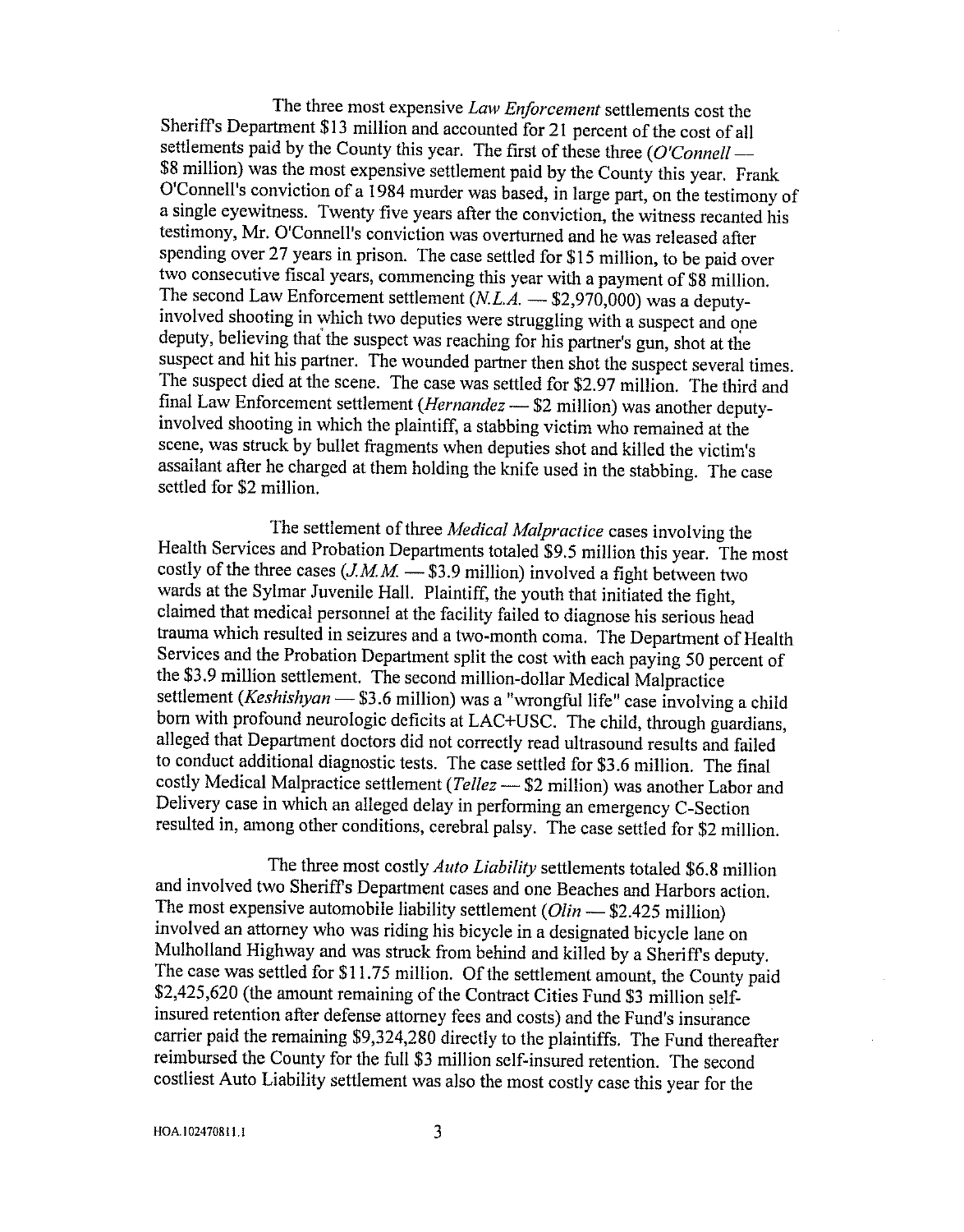Department of Beaches and Harbors (Storti — \$2.4 million) and involved a property <sup>m</sup>aintenance employee who drove his SUV over a woman sunbathing on Venice <sup>B</sup>each. The case settled for \$2.4 million. The final Auto Liability case (Morillon — \$2 million) involved a Sheriffs deputy who was allegedly speeding when responding to a request for assistance and struck an SUV containing three passengers and a driver who made a left turn in front of the deputy. A young couple, seated in the rear <sup>o</sup>f the SUV, was ejected and killed. The case involving one of the two deceased <sup>p</sup>assengers settled for \$2 million. The Contract Cities Fund's insurer paid \$1,795,417 of the settlement amount.

<sup>T</sup>he final case which settled for two million dollars or more this yeaz involved a Department of Public Works Dangerous Condition case (Arreola -\$2.6 million) in which a father was killed and his seven-year-old daughter was <sup>r</sup>endered a quadriplegic when they were struck by ahit-and-run driver in a crosswalk <sup>w</sup>hile leaving an elementary school. The surviving wife and two daughters claim <sup>t</sup>hat the accident was caused by lack of traffic signals at the crosswalk. The case <sup>s</sup>ettled for \$2.6 million.

<sup>T</sup>he top ten most expensive settlements represent just over one-half of <sup>t</sup>he \$61.2 million spent on settlements this year. The Contract Cities Fund <sup>r</sup>eimbursed the County for \$9.8 of the \$61.2 million paid in settlements this year.

## III. Fees and Costs

<sup>F</sup>ees and costs totaled \$G2 million, down \$41 million or six percent, from the \$66.1 million paid last year. Of the \$62 million paid in fees and costs this <sup>y</sup>ear, \$47.4 was paid to Contract Counsel, and \$14.6 million was billed by County Counsel to various County departments engaged in litigation.

### Contract Counsel

<sup>I</sup>n FY 2017-18, Contract Counsel fees and costs totaled \$47.4 million, <sup>d</sup>own eight percent from the \$51.3 million paid last yeaz.

<sup>C</sup>ontract Counsel fees fell \$2 million, or five percent, from the \$42.5 million paid last year to \$40.5 million this yeaz.

<sup>C</sup>ontract Counsel costs, like the fees, were also down this yeaz dropping nearly \$2 million, or 22 percent, from \$8.9 million to \$6.9 million this year.

### County Counsel

After two consecutive years of increases, County Counsel fees and costs decreased slightly this year — down from \$14.8 million in FY 2016-17 to \$14.6 million this year. However, this year saw County Counsel fees rise, while <sup>c</sup>osts fe1L In the end, costs fell more sharply than fees and resulted in an overall decrease in fees and costs of \$170,000.

HOA.I02470611. t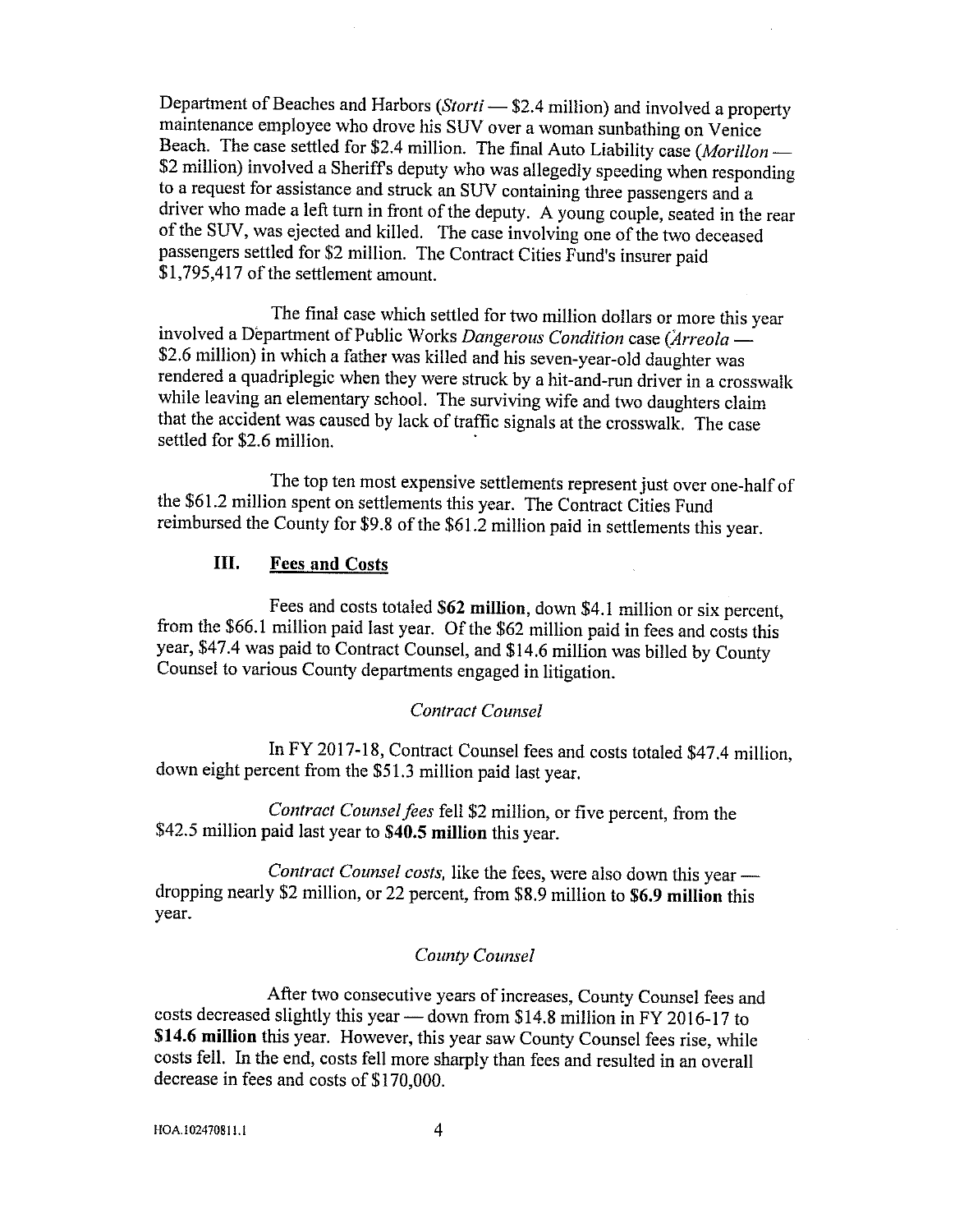County Counsel fees, including oversight fees, rose from \$11.5 million last year to \$11.8 million this year. Oversight fees were up nearly \$640,000 over last year and brought about the three percent increase in overall <sup>C</sup>ounty Counsel fees this year.

<sup>C</sup>ounty Counsel costs were down approximately one-half million <sup>d</sup>ollars this year compared to one yeaz ago, dropping from \$3.3 million in FY 2016- 17 to \$2.8 million this year.

| ANNUAL LITIGATION EXPENSES -<br>TOP TEN DEPARTMENTS<br>FY 2017-18 |              |
|-------------------------------------------------------------------|--------------|
| Sheriff                                                           | \$62,051,388 |
| <b>Health Services</b>                                            | \$14,898,384 |
| Public Works                                                      | \$8,695,949  |
| Children and Family Services                                      | \$6,007,769  |
| Fire                                                              | \$5,686,558  |
| Probation                                                         | \$5,576,268  |
| Public Health                                                     | \$5,387,056  |
| Mental Health                                                     | \$3,922,050  |
| <b>Beaches and Harbors</b>                                        | \$3,757,149  |
| <b>Public Social Services</b>                                     | \$2,586,237  |

# IV. Department Litigation Expenditures

# <sup>V</sup>. Contract Cities and Special Districts

<sup>O</sup>f the \$135.7 million reported in Annual Litigation expenses in <sup>F</sup>Y 2017-18, the Contract Cities Liability Trust Fund and Special Districts <sup>r</sup>eimbursed the County \$16.2 million. The County paid the remaining \$119.5 million.

## A. Contract Cities

<sup>I</sup>n FY 2017-18, the Contract Cities Liability Trust Fund paid \$15.4 million of the \$135.7 million in Annual Litigation expenses. This \$15.4 million payment, which included judgments, settlements, fees and costs, was <sup>p</sup>rimazily the result of liabilities arising from the alleged misconduct of SherifFs <sup>d</sup>eputies contractually assigned to various cities throughout the County. A smaller <sup>a</sup>mount was reimbursed to the County related to the Department of Public Works <sup>G</sup>eneral Liability cases and totaled \$119,500. In FY 2017-18, Contract Cities <sup>L</sup>iability Trust Fund's insurance carrier paid \$11.1 million for two Sheriffs

HOA.102470811.1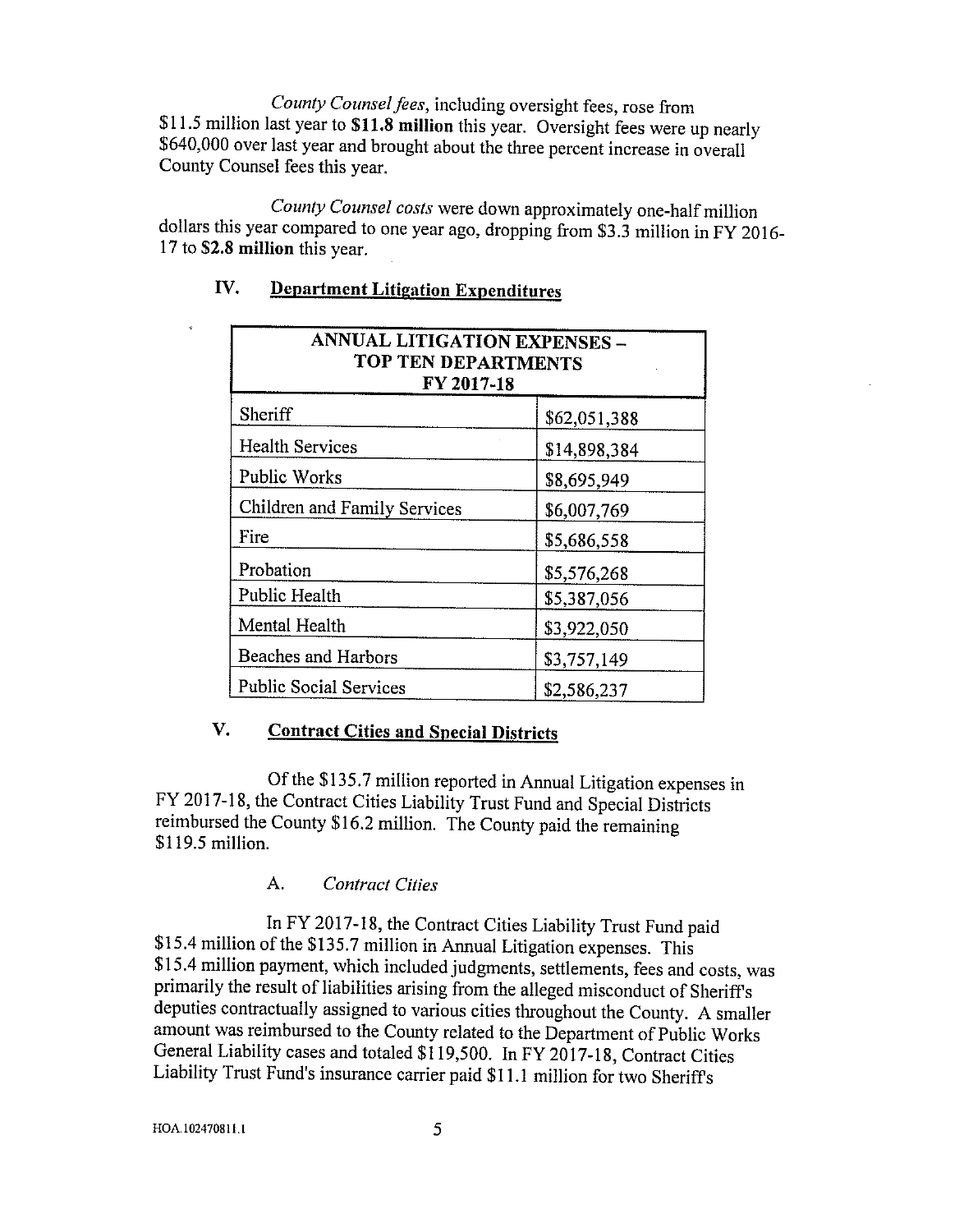Department Auto Liability cases (Olin - \$9.4 million and Paynter/Morillon -\$1.8 million), in which the settlement payments exceeded the Trust Fund's Self-Insured Retention. This insurance payment was not included in the \$135.7 million <sup>p</sup>aid by the County.

# B. Special Districts: Flood Control and Waterworks

<sup>T</sup>he County was also reimbursed for litigation expenses paid on behalf of Special Districts. In FY 2017-18, the Special Districts (Flood Control — \$656,987 and Waterworks — \$57,340) reimbursed the County a total amount of \$714,327, including expenses related to Groundwater Adjudication, Auto Liability, <sup>a</sup>nd General Liability cases.

### VI. Dismissals

<sup>I</sup>n FY 2017-18, the County disposed of 234 cases without payment of <sup>s</sup>ettlements, judgments, or attorneys' fees to opposing parties and without any <sup>C</sup>ounty liability. Of these 234 dismissals, 164, or 70 percent, resulted from <sup>v</sup>oluntary actions by Plaintiffs and/or their attorneys (on nearly every occasion <sup>p</sup>rompted by a diapositive motion or other action by the County). Seventy of the <sup>2</sup>34 dismissals, or 30 percent, were involuntary to the extent that they were <sup>e</sup>ffectuated by successful County motions, including demurrers, motions to dismiss, <sup>s</sup>ummary judgments, and discovery motions resulting in terminating sanctions. Four <sup>o</sup>f the 234 dismissals occurred as a consequence of the opposing parties' failure to <sup>t</sup>imely prosecute the actions.

### VII: New Cases

<sup>T</sup>he number of new cases involving the County rose slightly this yeaz, <sup>f</sup>rom 707 in FY 2016-2017 to 714 in FY 2017-2018. This was the second lowest <sup>n</sup>umber of new cases in the last eight yeazs. Non-Jurisdictional led the way with <sup>2</sup>08 new cases (plaintiffs failed to identify a responsible department). The Sheriffs <sup>D</sup>epartment followed with 196 cases, only seven more than last year. Of the <sup>1</sup>96 new Sheriffs Department cases 52 percent were Law Enforcement—related cases <sup>a</sup>nd 32 percent were Auto Liability cases. The Department of Public Works had <sup>5</sup>4 new cases, followed by the Department of Health Services (42), and the <sup>D</sup>epartrnent of Children and Family Services (40). Each of the remaining 26 Departments fielded fewer than 20 new cases. The 714 new cases this year fell <sup>w</sup>ithin 13 various categories, or case types: General Liability (213), Auto Liability (131), Law Enforcement (127), Employment (70), Dangerous Condition (58), <sup>M</sup>edical Malpractice (38), Foster Care (31), Breach of Contract (16), Real Property (14), Taxes (7), Election (4), Environmental (4), and Operations (1).

 $\sim$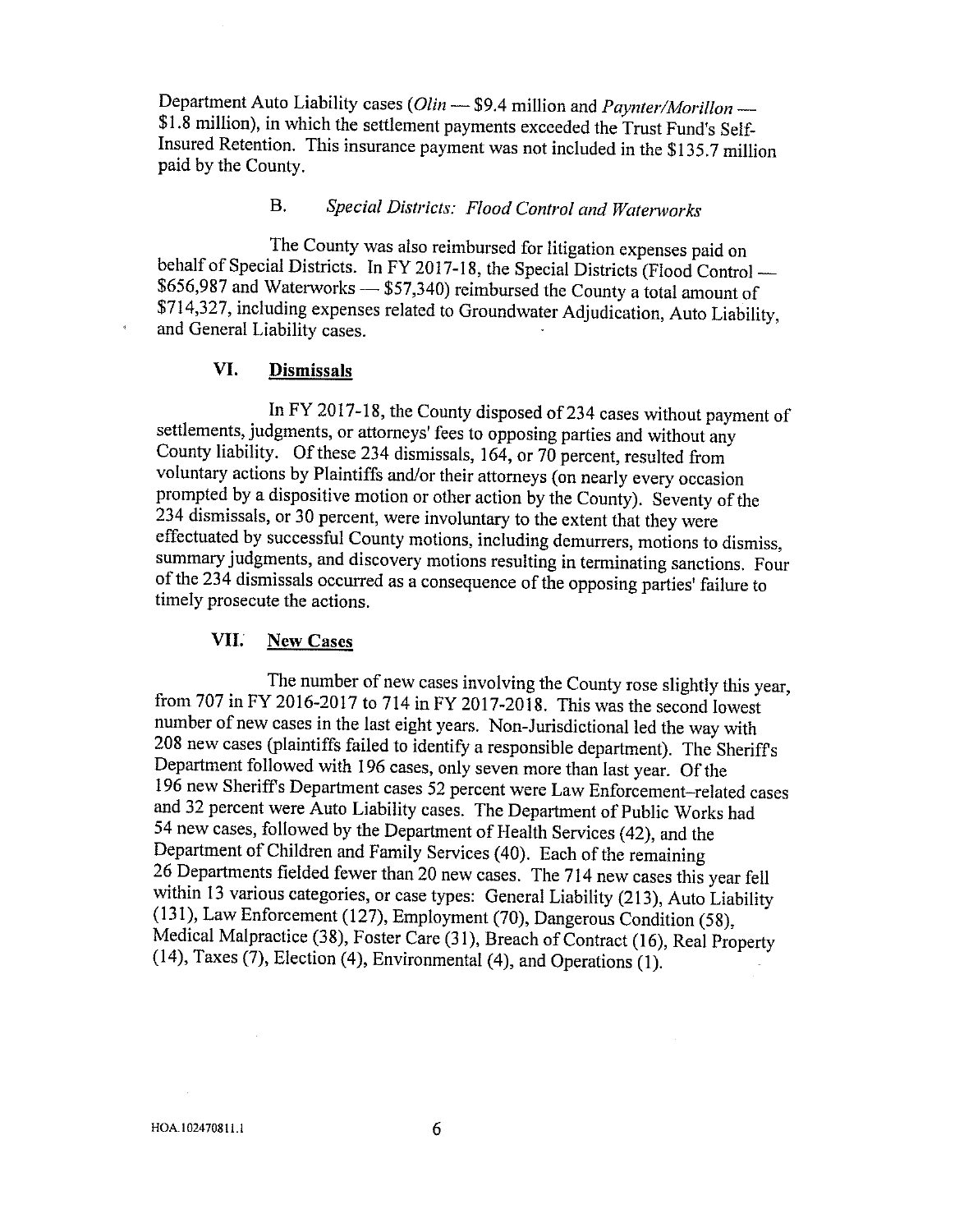### VIII. Trials, Writs, and Appeals

### A. Trials

<sup>T</sup>he County tried 24 cases in FY 2017-18, four more cases than the <sup>C</sup>ounty tried last year and ten fewer than it tried in FY 2015-16. The County <sup>p</sup>revailed in 54 percent, or 13 trials, this year, compared to eight victories, or <sup>4</sup>0 percent, last year. There was one mistrial this year compared to one mistrial in <sup>F</sup>Y 2016-17. Of the 24 cases tried in FY 2017-18, 12 Sheriffs Department cases <sup>w</sup>ere tried this year, the most of any department. The Department registered <sup>v</sup>ictories in seven. The County prevailed in three Employment trials (one Sheriffs <sup>D</sup>epartment Wrongful Termination, one Mental Health Department Wrongful <sup>T</sup>ermination, and one Health Services Department Retaliation case), three Medical <sup>M</sup>alpractice trials (two Failure to Diagnose and one Sheriffs Department Custody-Failure to Treat), three General Liability trials (Coroner —Falsified Records, Sheriffs <sup>D</sup>epartment Slip-and-Fall, and Public Works —Roadway Condition), two Law <sup>E</sup>nforcement (Sheriffs Department Patrol —False Arrest and Sheriffs Custody — Excessive Force —Battery), and two Auto Liability trials (both Sheriffs Department auto accidents). Of the 10 losses, a pedestrian injury case,  $Cobb$ , involving the Health Services Department, was the largest verdict this year. In Cobb, the plaintiff was walking in a marked crosswalk near LAC+USC when he was struck by a forklift. He was awarded \$10.9 million.

<sup>H</sup>owever, an alternative indicator of success at trial for the County is <sup>w</sup>hether the decision or verdict rendered at trial was more or less than the plaintiffs final settlement demand prior to trial. An example of this alternative analysis includes the Portello-Swagel case in which an injured passenger involved in a rearend collision demanded \$1 million minimum to settle the case. The jury returned <sup>a</sup> <sup>v</sup>erdict for the plaintiff, but awarded her only \$53,000. Although considered <sup>a</sup> <sup>p</sup>laintiff "win," a result such as this would be considered a win for the County under <sup>t</sup>his alternative analysis. The County achieved "wins" under this alternative analysis in 20 of the 24 cases tried  $-$  an 83 percent success rate.

B. Writs

<sup>T</sup>he County was an interested party in seven writs of mandamus. The <sup>C</sup>ounty was not a moving party in any writ proceedings this year. The County won <sup>t</sup>hree of seven writs. One successful County writ result stemmed from challenges to <sup>t</sup>he dissolution of the California Redevelopment Agencies and the resulting <sup>r</sup>eallocation of funds at the direction of the California Departrnent of Finance to the <sup>C</sup>ounty Auditor-Controller. The County also prevailed in two land use writs in <sup>w</sup>hich petitioners challenged a County zoning code enforcement action as well as <sup>a</sup> <sup>C</sup>ounty denial of a land use map. Adverse parties prevailed in writ actions involving <sup>t</sup>he reimbursement of County Mental Health services' costs, the refusal to approve <sup>a</sup> local school district election consolidation action, a Public Records Act request <sup>d</sup>enial, and an environmental challenge to the County's Santa Clarita River Floodway <sup>o</sup>rdinance.